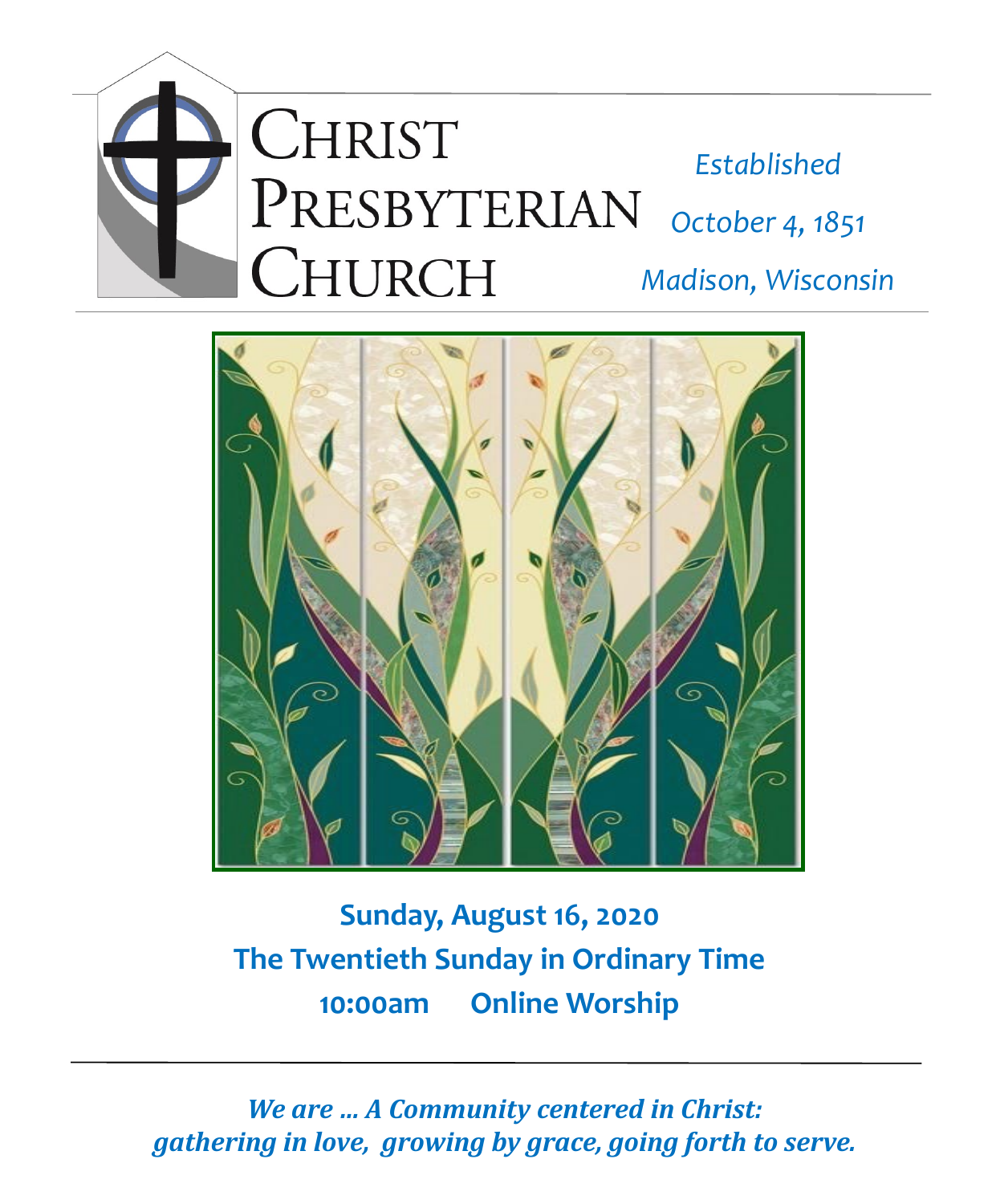

 *Ordinary Time Most of the church year is organized around the two major festivals that mark sacred time — Christmas and Easter.* 

> *The rest of the year is known as Ordinary Time. This term comes from the word "ordinal," which means "counted time." Ordinary Time begins with Trinity Sunday and ends with Christ the King Sunday.*

*The Sundays of Ordinary Time are often used to focus on various aspects of faith, especially the mission of the church in the world. Some ministers use Ordinary Time to focus on specific themes of interest or importance to their congregation, or build sermons around the Lectionary readings. The sanctuary color for Ordinary Time is green, a color traditionally associated with new life and growth.*

# *We Gather in the Love of Christ*

**The Organ Prelude** *Nun danket alle Gott* (Now Thank We All Our God) David N. Johnson *The well-known hymn upon which this Prelude is based is No. 643 in the Glory to God Hymnal.*

## **Welcome**

## **The Call to Worship**

Though we come from different circumstances, **the Lord will make us one in worship.** Though we have traveled different paths of struggles and successes, **the Lord will make us one in compassion.** Though each one of us has struggles and strife, as well as joy, **the Lord will make us one in hope. We worship the God who brings us each day the challenge and the joy of discipleship.**

**Song of Praise** *King of My Heart* John Mark McMillan and Sarah McMillan

## **The Prayer of Confession**

Our God has drawn us together this day…

**Lord God, we always seem to "capture the moment" when something special happens. We take multitudes of photographs to remind us of special times. Yet as we live and learn, we realize that we can only** *recall* **the past, not** *relive* **the past. Instead, we can take the joy of the past, the gifts of experience, and the strength of love given, and by your Spirit, bring those same feelings and healing graces to others. Then, the memories we carry become alive in new ways, reaching out to those who may not have known such peace or love. The pathways of compassion for all your people become our daily reason to live. The "moments" we live are now "God's moments". Give us courage and a heart for compassion, and let us reach out as you have reached out to us. Amen.**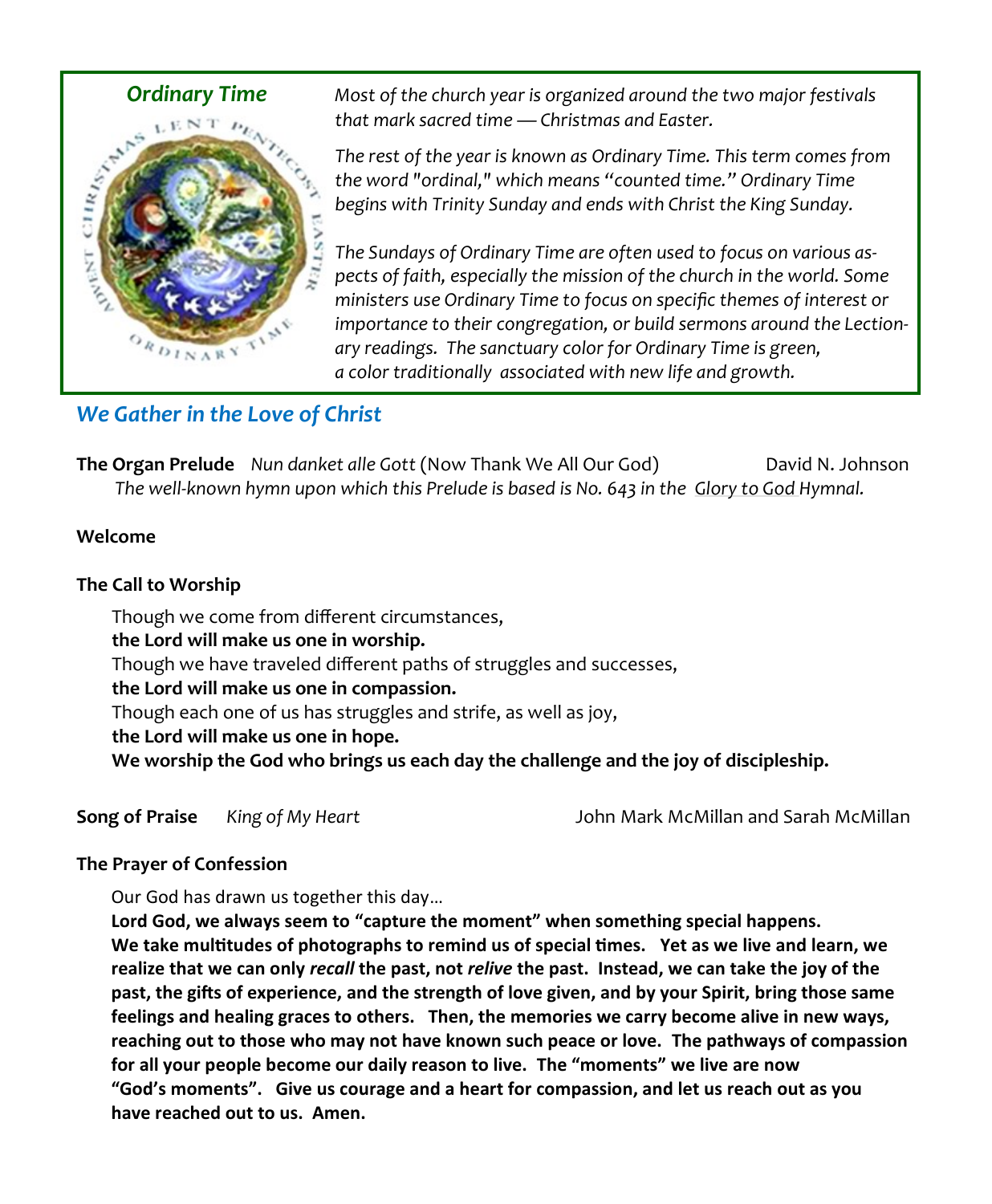### **Silent Confession**

#### **The Assurance of Pardon**

We have reached out for the Lord, seeking God's every-present compassion. It is given through God's amazing love.

**We receive the commission of love God gives to disciples, the commission to notice the unnotice**a**ble with eyes of respect, touch the untouchable with hearts of acceptance, and engage the broken lives of a hurting world with the true healing Christ offers. Thank you, Lord! Thank you!**

**Response of Praise** *Pour Name* **Paul Baloche, Glen Packiam Paul Baloche, Glen Packiam** 

**Sharing the Peace of Christ**

arr. Dan Galbraith

**The Doxology** Glory to God, No. 606

# *We Grow by Grace in the Spirit of God*

### **News of the Church**

| A Reading from Scripture |                                                                       | Matthew 15:21-28                                                                                         |  |                       |
|--------------------------|-----------------------------------------------------------------------|----------------------------------------------------------------------------------------------------------|--|-----------------------|
| The Sermon               | A Truly Clever Answer                                                 |                                                                                                          |  | Rev. Dr. Tom Robinson |
| Anthem                   | Supplication                                                          |                                                                                                          |  | Linda Spevacek        |
|                          |                                                                       | Almighty God, unto whom all hearts are open, all desires are known,<br>and from whom no secrets are hid; |  |                       |
|                          | Cleanse the thoughts of our hearts by the inspiration of your Spirit, |                                                                                                          |  |                       |
|                          | that we may perfectly love you, and worthily magnify your name,       |                                                                                                          |  |                       |
|                          | through Jesus, through Jesus Christ our Lord. Amen.                   |                                                                                                          |  |                       |

## *We Go Forth in Joy to Serve the Lord*

**The Prayers of the People and The Lord's Prayer** 

**The Sending Hymn** Great is Thy Faithfulness **Glory Lines and Glory to God, No.39** 

**The Benediction**

**The Organ Postlude** Recessional on "All Creatures of Our God and King" Phil Lehenbauer *Based on the hymn tune "Lasst uns erfreuen", No. 15 in the Glory to God Hymnal*